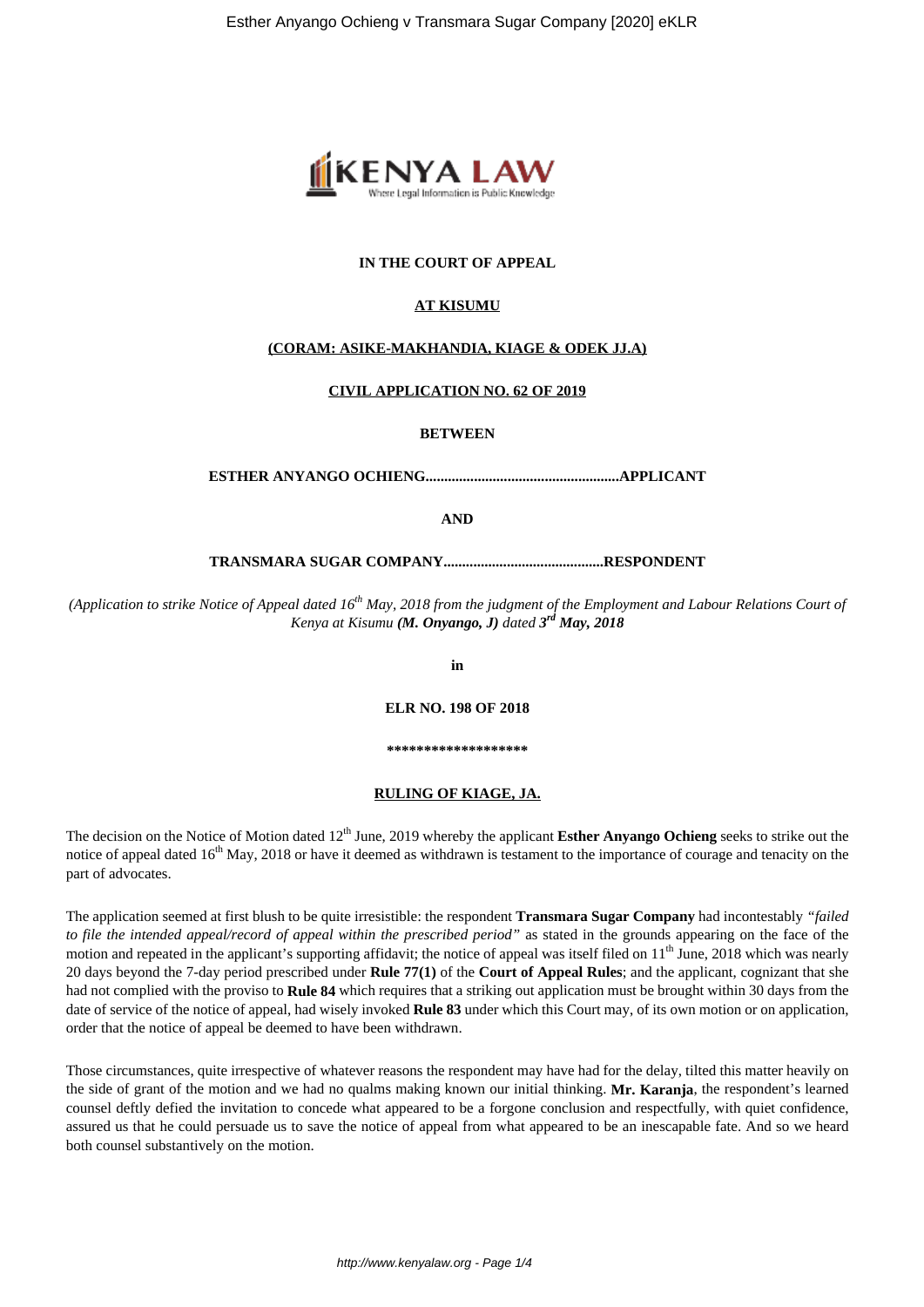**Mr. Ochuka**, learned counsel for the applicant was confident that for the defaults and omissions I have set out earlier in this ruling, the notice of appeal was deserving of only one fate: it be struck out or, in the alternative, it be deemed to be withdrawn since as at the time the motion was filed, some 391 days after the notice of appeal was filed, the record of appeal had not been filed, which was way too much time beyond the 60 days prescribed by **Rule 82(1)** of the **Rules of Court**. He referred to a number of decisions of this Court on striking out of notices of appeal under **Rule 84** for failure of the intended appellant to file the record of appeal within time, including *JUSTUS ALOO OGEKA & 6 OTHERS -vs- KENYA UNION OF COMMERCIAL FOOD AND ALLIED WORKERS & 2 OTHERS [2018] eKLR; ELIZABETH WANJIKU MUCHAI -vs- STANDARD LIMITED [2017] eKLR* and *HENRY NYAKOE OBUBA -vs- NATIONAL POLICE SERVICE COMMISSION & 2 OTHERS [2018] eKLR.*

Counsel also cited *MAE PROPERTIES LIMITED -vs- JOSEPH KIBE & ANOTHER [2017] eKLR,* where this Court (Waki, Kiage & M'Inoti, JJA) while dealing with an application to strike out a notice of appeal which, as here, was filed outside the 30-day limit in the **Rule 84** proviso, nevertheless resort to **Rule 83,** the deeming provision, and reasoned as follows;

*"It is not in dispute that the notice of appeal was lodged at the High Court registry on 26th May, 2015. It is also not in dispute that by dint of Rule 82(1) of the Court of Appeal Rules 2010, the appeal should have been instituted within sixty days thereafter, but was not. It in fact had not been instituted as at the date of the filing of the motion some 15 months later. As at the hearing of the motion, more than two years had elapsed.*

*We have said on numerous occasions that the Rules of Court exist for the purpose of orderly administration of justice before this Court. The timelines for the doing of certain things and taking of certain steps are indispensable to the proper adjudication of the appeals that come before us. The Rules are expressed in clear and unambiguous terms and they command obedience.*

*Failure to comply with the timelines set invites sure consequences. In the case of failure to lodge an appeal within 60 days after filing of the notice of appeal, Rule 83, which is invoked by the applicant herein, provides thus;*

*'83. If a party who has lodged a notice of appeal fails to institute an appeal within the appointed time he shall be deemed to have withdrawn his notice of appeal and the court may on its own motion or on application by any party make such order. The party in default shall be liable to pay the costs arising therefrom of any persons on whom the notice of appeal was served.'*

*We think that the true meaning and import of the rule is more often than not scarcely appreciated. The rule as framed prescribes the legal consequence for non-institution of an appeal within the 60 days appointed by the Rules of Court. Moreover, the said consequence is couched in mandatory, peremptory terms: the offending party shall be deemed to have withdrawn the appeal. It seems to us that the deeming sets in the moment the appointed time lapses.* 

*Essentially this is a practical rule that is intended to rid our registry of merely speculative notices of appeal filed either in kneejerk reaction to the decision of the court below, or filed in holding mode while the party considers whether or not to lodge a substantive appeal. Indeed, it is not uncommon and we take judicial notice of it, for such notices to be lodged ex abundanti cautella by counsel upon the pronouncement of decisions but to await instructions on whether or not to proceed full throttle with the appeal proper - with the attendant risks, prospects and consequences."*

The respondents answer to those submissions were essentially that the notice of motion was incompetent having been filed more than a year after service of the impugned notice of appeal which is way beyond the 30 days stipulated, and without leave, and should therefore be struck out for being incompetent. For this proposition, Mr. Karanja cited *WILLIAM MWANGI NGURUKI -vs-BARCLAYS BANK OF KENYA LIMITED [2014] eKLR* and *SALAMA BEACH HOTEL LIMITED & 4 OTHERS -vs-KENYARIRI & ASSOCIATED ADVOCATES & 4 OTHERS [2016] eKLR.*

Having given this matter due consideration, I have no doubt in my mind that the application to strike out the notice of appeal on the grounds that it was served out of time and that it was not followed by the filing of the record of appeal is incompetent. It is incompetent because, while it seeks to enforce timelines as against the respondent, it is itself violative of the proviso to **Rule 84** which mandatorily requires that it be filed within 30 days. It was not so filed and leave to file it out of time not having been sought and given, the notice of motion should be for striking out. I can do no better than quote what this Court stated in *SALAMA BEACH (Supra);*

*"This Court has in the past had occasion to decide the fate of applications made under Rule 84, but which had been filed out of*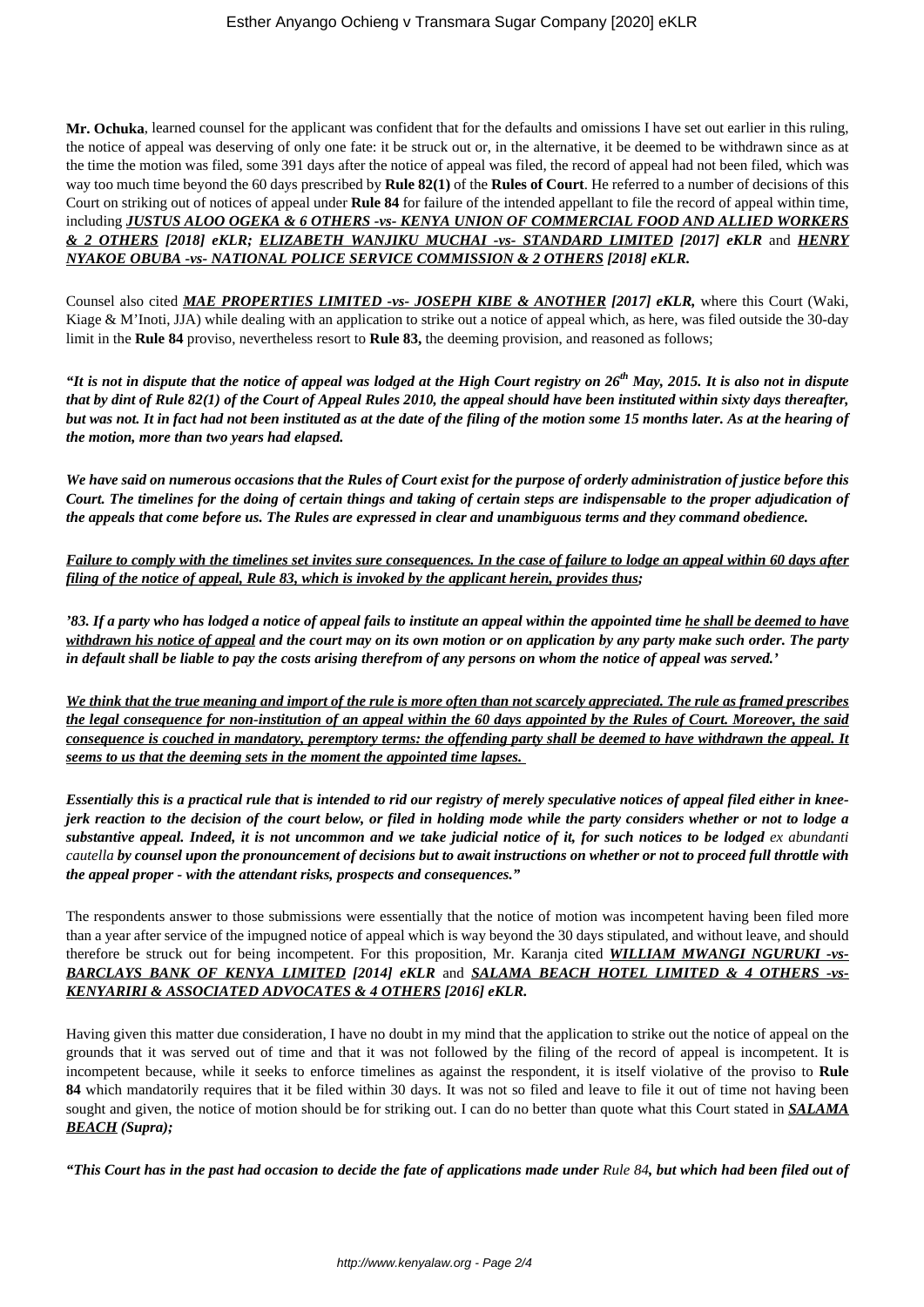*time. In Joyce Bochere Nyamweya v Jemima Nyaboke Nyamweya & another [2016] eKLR, this Court held that parties are bound by the mandatory nature of the proviso to Rule 84 of this Court's Rules. An application seeking to strike out a notice of appeal or an appeal must be made within thirty (30) days of service of the notice of appeal or the appeal sought to be struck out.*

*That failure to do so renders such an application fatally defective and liable to be struck out. As was held in the Joyce Bochere case (supra), stipulations on time frames within which acts should be done in law are of essence and must be strictly observed. In the event that a party finds itself caught up by the lapse of time as was in this case, the proper thing to do is to file an application for extension of time under Rule 4 of this Court's Rules. Similarly, in William Mwangi Nguruki v Barclays Bank of Kenya Ltd [2014] eKLR, the Court held that an application to strike out a notice of appeal that is brought after 30 days from the date of service of the notice of appeal is incompetent unless leave is sought and obtained to file the application out of time. See also Michael Mwalo v Board of Trustees of National Social Security Fund [2014] eKLR.*

The incompetence of the motion to strike out is not necessarily the end of the matter, however, given **Rule 83** which donates to the Court jurisdiction either of its own motion, or on being moved without stated timelines, to order that a notice of appeal not followed by the institution of the appeal within the appointed time, shall be deemed to have been withdrawn by the party who lodged the notice.

My thinking is that, given our reasoning in the **MAE PROPERTIES case** (supra), at the point considering whether or not to exercise our powers under **Rule 83,** a crucial point is whether or not a record of appeal may at that time have been filed. Where none has been filed, then the Court ought, without much ado, to deem the notice of appeal as having been withdrawn.

Where, however, as in the present case the appeal has in fact been instituted, can we in clear conscience, without a dalliance with the surreal, nevertheless pronounce that the appellant's notice of appeal is deemed to be withdrawn" I respectfully do not think so. I cannot shut my eyes to the fact that the appeal, the future filing of which was signified by the notice of appeal, in fact exists in verity. I would be engaging in smoke and mirrors and allowing the shadows to swallow the substance were I to essentially pretend that the respondent has no interest in filing an appeal that he has in fact filed. To so hold does not involve a validation of the said record of appeal and a cure for any defects it may have and which may well be the subject of attack. It only amounts to this: the existence of a record of appeal, which facially means that the appeal has been instituted, removes the said notice of appeal from the deeming purview of Rule 83. To deem, after all, is no more than to regard or consider something in a particular way that may not be the reality but only a legal fiction. And I cannot fictitiously consider the intent to appeal to be abandoned when the appeal itself has in fact and substance been instituted.

The inevitable result is that the motion before me is not only without merit , but, given that it was time-barred and sought a deeming order in the face, it turns out, of an appeal already instituted, it must be struck out for being incompetent consistent with the **SALAMA BEACH** ruling (supra).

Considering that it is the respondent's omissions and defaults that necessitated the stricken applicant, I would not reward it with costs and so make no order thereon.

As Makhandia, JA agrees, it is so ordered.

## **DATED and delivered at Kisumu this 31st day of January, 2020**

## **P. O. KIAGE**

**………………………..**

## **JUDGE OF APPEAL**

*I certify that this is a true copy of the original.*

### **DEPUTY REGISTRAR**